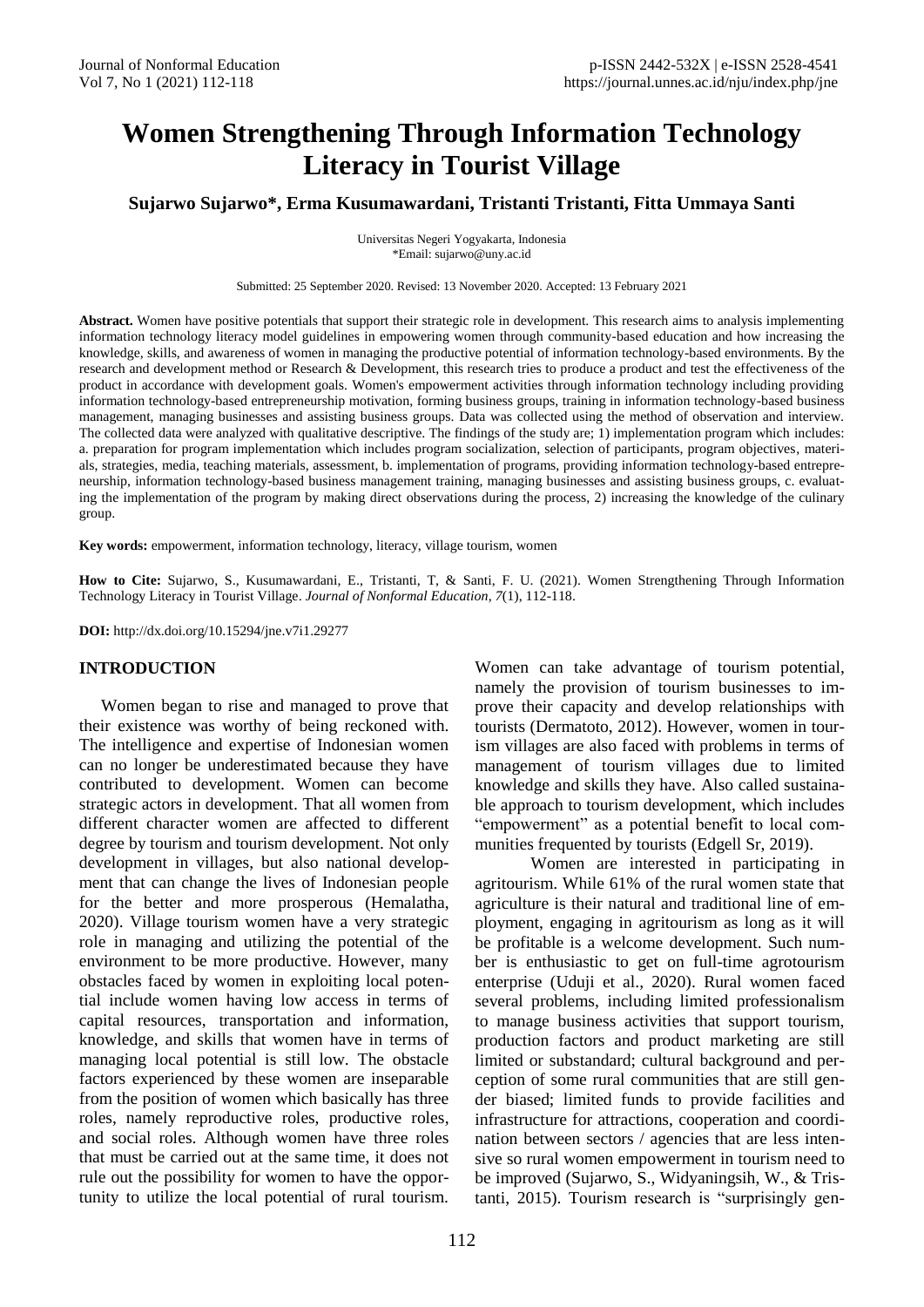der-blind" (Nunkoo et al., 2020). Gender is closely linked to power, control and hierarchies, tourism research has to address these sociological themes as well (Heuwinkel, 2020). Whether research finding, suggested researchers must not ignore socio-cultural facets of empowerment, the degree to which women perceive of themselves as empowered, and more when conducting research on factors affecting women's perception of empowerment (Aghazamani et al., 2020). One of the tourism and financial factors, namely encouraging women's work, and women's share in non-agricultural wage work (Nassani, A. A., Aldakhil, A. M., Abro, M. M. Q., Islam, T., & Zaman, 2019).

The condition of these women is increasingly narrowing women's opportunities to develop skills due to the increasingly rapid development of information technology. The great aptitude in agritourism skills in the host communities are not gaining from it by rural women, which could be due to the level of investment in it or how it is approached and managed (Uduji et al., 2020). The benefit of women empowerment in tourism also go a long way in mitigating the challenges related to gender bias and inequality. Women operated tourism ventures are found to work in sync with conservation of natural resources and alleviating poverty (Mohanty & Chandran, 2018). By reason of rapid development of information technology needs to be accompanied by the ability of the community to use it wisely. During this time the existence of information technology has not had a positive impact on community activities, especially for women who are members of the culinary community. The condition of women who are members of the culinary community does not yet have an agreement in the use of information technology. This is because the group does not yet have the ability to use information technology. Technology is the ability to understand the completeness that follows technology such as hardware, software, and ethics in utilizing technology (Endarta Ali, 2016). Information technologies that can provide wider access are computers, the internet, and cellular telephones. The community is included in the category of ICT literacy where they as individuals in using ICT are able to manage, organize, integrate, and evaluate information, build new knowledge and communicate with others so that they can participate effectively in Public (Syarifuddin, 2014). The findings also refer to that the technology development, especially the internet, has contributed so much to its users. The presence of the internet has supported the effectiveness and efficiency of work as well as a means of communication, publication, and information needed by its users (Lynn K. Rhodes, 1992). It cannot be denied that nowadays the internet has become a people's daily need. They recognize

that the internet is very useful both to support work, education, and others.

The results of other research showed that, as many as 122 respondents (19.52%) stated that the internet was very helpful in carrying out their work. Only four respondents (0.64%) stated that the internet did not help their work (Syarifuddin, 2014). In addition to the internet, information technology used is cellular telephone, according to research cellphone use as many as 523 respondents (83.68%) use it to make phone calls, following SMS is used by 494 respondents 79.04%), then facilities games are used by 163 respondents (26.08%), internet facilities are utilized by 128 respondents (20.48%), then MMS is 75 respondents (12%) and the last is video call facilities that are used by 22 respondents (3.52 %) (Syarifuddin, 2014). Thus the use of technology properly will provide convenience and usefulness for the community in carrying out various programs.

People who are members of the community will find it easier to operate various sales activities because they are supported by each member in the community. An educational process by individuals (in this case adults) to become more competent in their skills, attitudes, and concepts of their communities through democratic participation is the meaning of community-based (Suharto, 2005). That is, community-based education can be interpreted as an educational process where individuals or adults become more competent in handling their skills, attitudes and concepts in living in and controlling local aspects of their society through democratic participation. Hence, the purpose of this research is to analysis the implement of literacy of information and technology model in empowering women in tourism village for analysis how this model can increase awareness, knowledge and skills, women in utilizing information technology in managing their potential and business.

## **METHOD**

The research method used is the method of research and development or Research & Development (R&D). The product produced from this research and development is a prototype model of technology literacy in empowering rural tourism women through community-based education. The method used includes descriptive and evaluative methods. Descriptive method is used to collect conditions that exist in the field. Evaluative methods are used to evaluate the feasibility of a model of empowering rural tourism women through community-based education which is realized in the form of activity and learning guides. The study was conducted in Gunungkidul Regency of Yogyakarta Special Region. Procedure in this study include; 1) preliminary research, 2) design, 3) pro-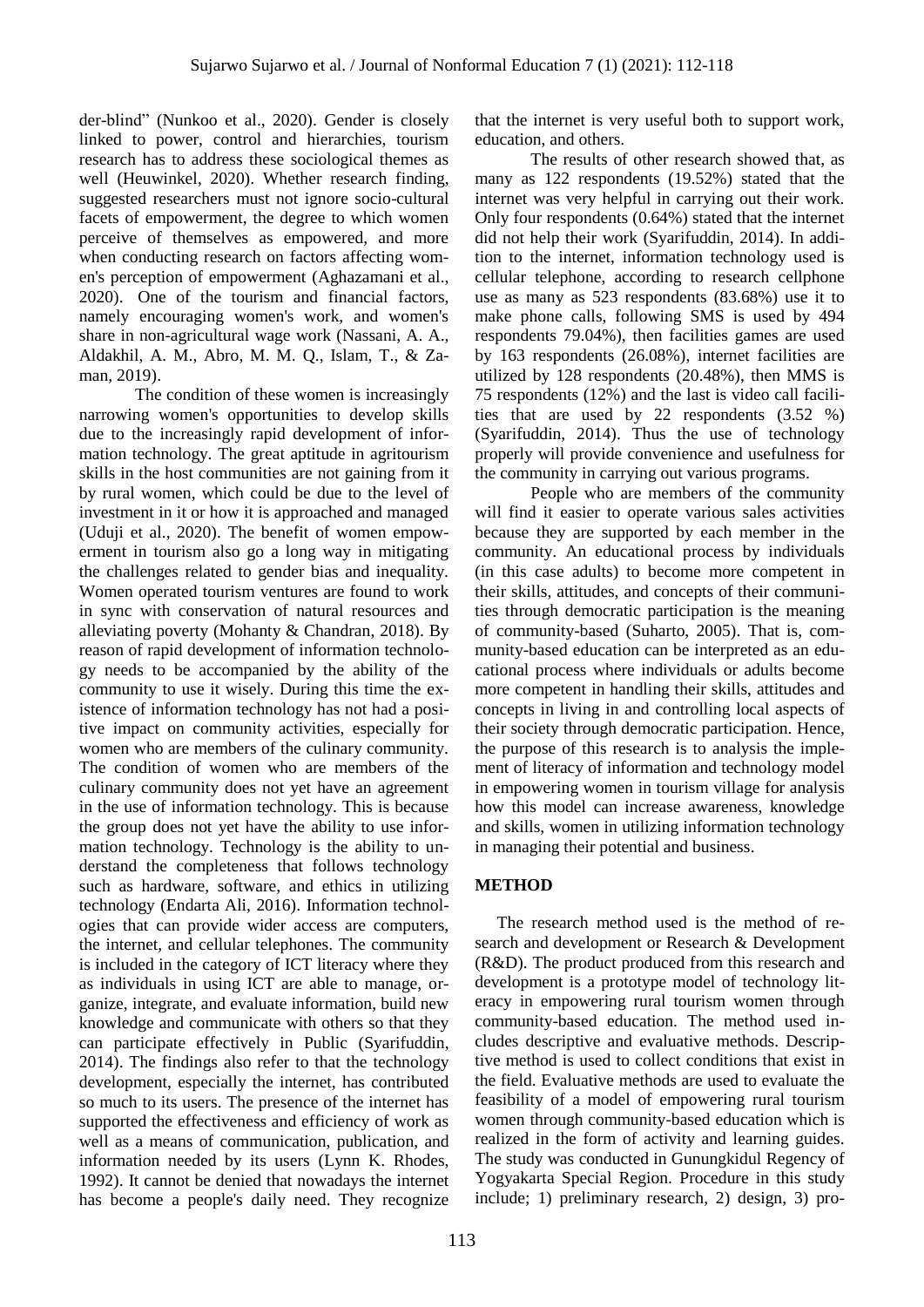duction of activities and learning guides, and 4) product trials. Data collection techniques used were observation and interview techniques, questionnaire techniques, performance techniques and tests and FGDs. Data analysis techniques are initial condition data analysis and product feasibility data analysis.

#### **RESULT AND DISCUSSION**

Tourism has an important role to play in achieving the core objectives of the 2030 Agenda for Sustainable Development, in particular a commitment to gender equality and the empowerment of women Sustainable Development Goal 5. Lack of knowledge about the use of tourism to achieve Sustainable Development Goal (SDG) 5 - gender equality and empowerment for all women and girls - There are significant gender biases and inequalities in terms of access to work and physical and social resources that can influence women to have vulnerability and greater constraints to enjoying the expected benefits from tourism development (Afenyo-Agbe E.A., 2020). Development should aim to increase the technical, theoretical, conceptual and moral capacity of tourism human resources in order to achieve good performance and achieve optimal results both at home and abroad (Brata & Pemayun, 2018).

(Hemalatha, 2020) divided into four areas 1) Employment in the formal labour market, 2) Women"s activities in the informal sectors and sustainable livelihood, 3) Women's social economic empowerment, 4) Women"s influence and decision making around tourism development policy. Employment opportunities (Duffy et al., 2015); entrepreneurial activities and an increase in family income(Xue & Kerstetter, 2018); enhanced self- (Moswete, N., & Lacey, 2015) and community-confidence (Kline et al., 2019).

The activity of empowering rural tourism women through information technology is a strategy that is suitable to the needs of women in terms of product marketing. The use of information technology that is not accompanied by knowledge will have a negative impact on people's lives. (Hemalatha, 2020) stated that in new destinations in some developing countries, local residents face disadvantages to enter the formal sector due to low levels of education. There is a growing demand for education and training in communities in and around the destination. Training, especially training for entrepreneurs, has become an essential element for success. Figueroa-Domecq, de Jong, & Williams (2020) showed that women are positioned as "less than", and in need of training and support. The status of women in tourism is explored in the same five thematic areas as in the Global Report namely employment; entrepreneurship; Education and training; leadership, policy and decision making; and community and civil society. The implementation is carried out through the stages of planning, implementation, and evaluation. Information technology training activities went smoothly attended by all training participants. Empowerment activities begin with planning as a basis for implementing empowerment programs. Empowerment activities are carried out using an andragogy strategy or an adult approach. It is intended that the culinary target group has had a lot of experience. The experience that women have is experience in cooking food menus and the ability to use Android but have not been able to use Android as a tool for marketing products. Therefore, it is important to do empowerment for rural tourism women to improve welfare.

Based on this, it can then be accepted as a continuous multidimensional process involving progress of people from a state of helplessness and deprivation to a state where, especially the most marginalized, have greater influence, power and control over their resources is the concept of empowerment (Boley & McGehee, 2014). From the empowerment activities of rural tourism women have an impact on women namely the awareness of women to continue learning along with technological developments so as to have skills in the use of information technology, the ease of women in marketing or accessing information technology related to the products produced, improving welfare women in the economic field because of the presence of orders which are more neglected by not utilizing information technology. These results are in line with the opinion of Astuti (2008) that empowerment activities and increasing the role of women in tourism will be able to improve: (1) welfare; (2) access; (3) awareness; (4) participation and (5) control of women in tourism development. There is five dimensions of women"s empowerment (economic, social, psychological, educational, and political) are examined at multiple scales (self, family, community and society) (Su et al., 2020).

Literacy as social practice is often referred to, implicitly or explicitly, as a cognitive skill accruing to an individual – an autonomous and generic skill (or suite of skills) that, once learned, can be unproblematically transferred from one context to another and applied across a range of knowledge domains and social contexts (Farrell et al., 2020). Moreover, Barton (2017) argues, "we live in a textually mediated social world, where texts are part of the glue. This is because language and literacy do not only enable communication, but they also produce identity, produce and distribute power, and structure knowledge: "literacy is bound up in identity, in power and how we act in the world". The technology literacy model in empowering women is implemented through learn-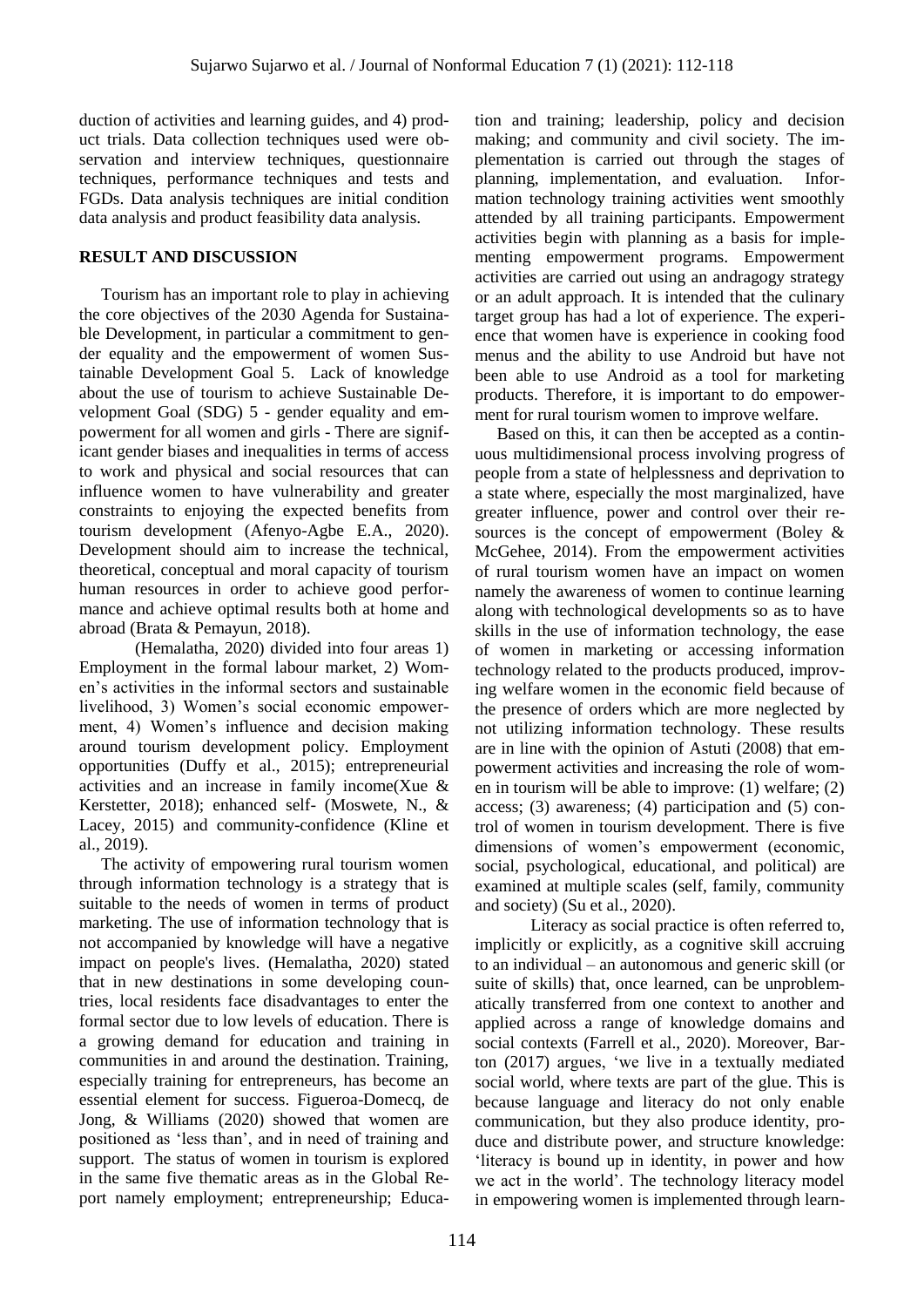ing communities. Because the future of business opportunities requires intuitive skills, which is an important strategy for entrepreneurs (Aujirapongpan et al., 2020) with the challenges of the very rapid and rapid development of the business world in the field of information and technology. The activities carried out in this stage started with socialization was carried out by introducing the program of activities and asking for input related to the implementation of the program. The socialization was carried out by involving potential participants, village officials, tourism managers and resource persons (businesspeople and experts). Kaushal & Yadav (2020) showed that from culinary tourism, the food tour agencies must be professional with all certifications and attention must be paid to location of food tastings, as it become the representation. Another findings also indicate customization is the key to positive customer experience, thereby requiring culinary professionals to understand the customer choices and personalize the food tours accordingly. Furthermore, online reputation management is another key area requiring attention as electronic word of mouth plays a major role. Prayag, Gannon, Muskat, & Taheri (2020) showed that serious leisure and terroir (physical and social) can explain the relationships between prior knowledge, physical environment, service quality and degree of co-creation in cooking class experiences. Recognizing the physical and social aspects of terroir, the findings illustrate how prior culinary knowledge and serious leisure shape cooking class participation and cocreation. Participants who will be empowered in this program are women who already have a culinary business and are part of a culinary group in the tourist village as many as 25 people. These targets already have their own culinary groups and have a communication tool in the form of an android. The purpose of this program is a) women have an attitude in managing their potential, especially in the field of culinary entrepreneurship, b) increasing the participation of rural tourism women in managing local potential by utilizing information technology. Training materials and assistance in technology literacy activities in community-based women's empowerment include a) motivation and culinary entrepreneurship attitudes by utilizing information technology, b) skills in using information technology in marketing culinary products.

Now tourism human resources are urgent, along with a shift in understanding regarding the main factors of production that are no longer dominated by physical products to become human creativity (Brata & Pemayun, 2018). The strategy used in the implementation of this activity is in the form of training with a focus on adult education. Operationally the strategies applied include problem solving, learning

based on experience, learning by doing. The methods used are lectures, group discussions, practice, and mentoring. In the implementation of technology literacy activities utilizing media in the form of laptop, projector, android, and ingredients for herbal medicine. The implementation of technology literacy activities requires teaching materials to guide participants in following training and practical implementation. The teaching material is in the form of technology literacy guidelines which are prepared based on local characteristics and potential. The evaluation referred to in this activity is carried out in the form of monitoring and evaluating activities. Monitoring is carried out during training activities to the assistance stage.

The implementation of technology literacy in empowering women through community-based education is carried out through the stages of socializing activities, implementing activities in the form of implementing technology literacy models and FGD, evaluating. Last, evaluation of technology literacy and product packaging activities is carried out during the training process. The evaluation is done through observation of training participants in conducting practical activities. For the final evaluation of the training, the indicators are as follows:

- 1) Trainees understand the types of social media.
- 2) The trainees are able to use one of the social media to be used as a stall selling pindul herbal medicine.
- 3) The trainees are able to determine the right and attractive packaging for the herbal medicine to be marketed.
- 4) The trainee is able to determine the selling price of the medicinal herbs.
- 5) The trainees are motivated and have high enthusiasm in participating in the training.

In the implementation of empowerment activities must involve the full participation of participants to provide maximum knowledge. The material provided in the implementation is the provision of information technology-based entrepreneurship motivation, forming business groups, training in information technology-based business management, managing businesses and assisting business groups. Motivation activities in empowering women are very important to do to provide entrepreneurial provisions in the target group. The motivation that is built must be intrinsic motivation, namely the existence of a strong will to carry out entrepreneurship activities based on information technology. The next activity is the formation of groups in business management. The groups formed were 5 groups with each group consisting of five members. The women will work more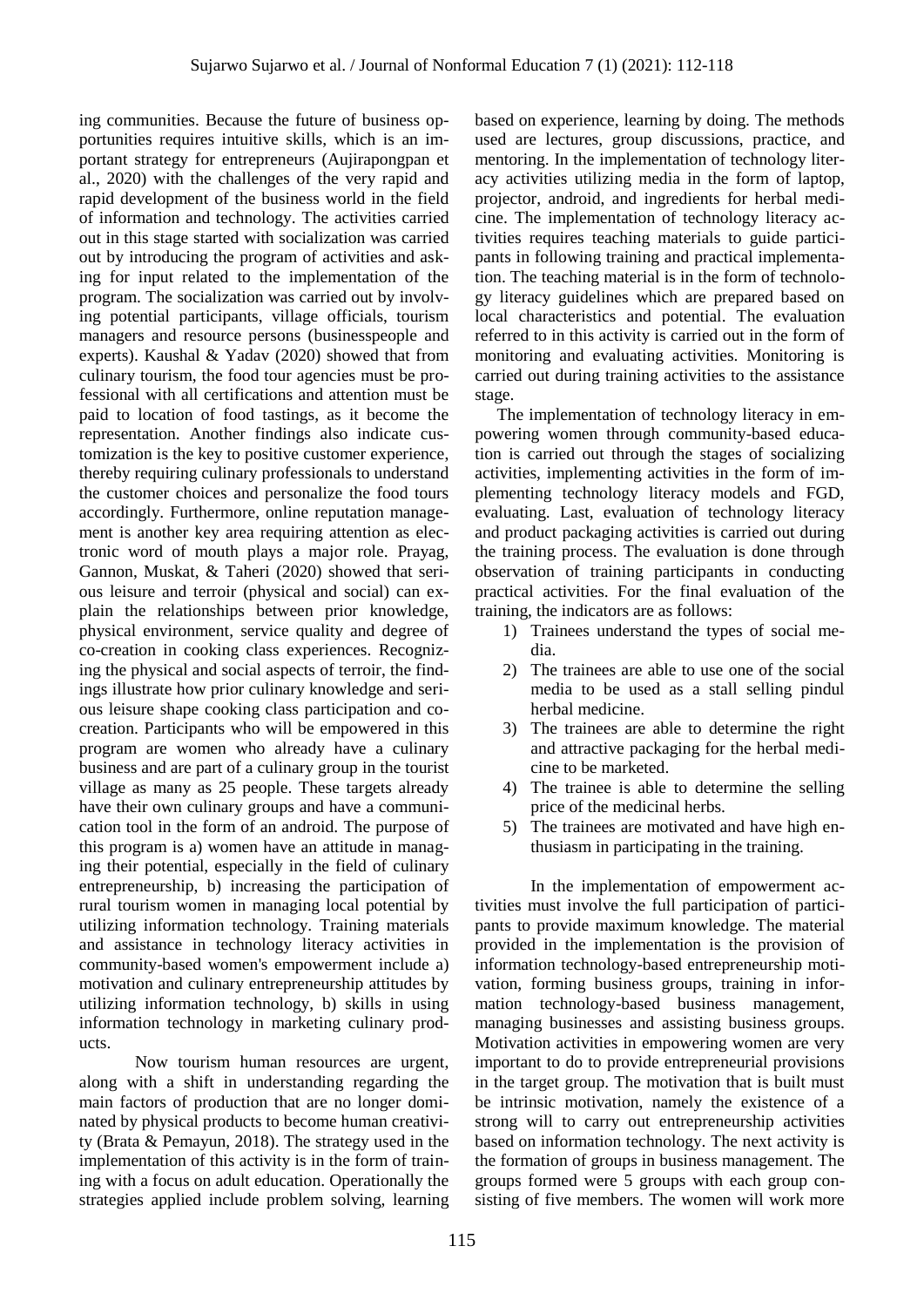optimally if they work in groups or communities. This is due to the nature of women who feel more comfortable working together rather than working independently. This is what distinguishes the nature of the work of women with men. The grouping of the roles of women and men in life actually starts from human thoughts that are still very simple in nature, where people learn from what they see in their lives. In this condition, there is a division of work between women and men biologically. Thus, appears the type of outside work (public) and domestic work. Socialized by their environment, women's lives tend to be in groups, managing food and medicine. This is different from men who work outside freely, the environment of men socializing their nomadic life (Probosiwi, 2015).

Women who have been regarded as the second class, have begun to shift their existence into empowered women. Annes, A., & Wright (2015) argue that women"s empowerment, to the creation of space, or "a room of one"s own" where women can pursue their personal interests and make decisions in the absence of interference from other actors in the community. This is evidenced that women have a culinary business which can provide additional economic needs for the family. Sarr, Sène-Harper, & Gonzalez-Hernandez (2020) argue that a form of empowerment that is better aligned with their social representations as a catalyst for their capacity to carve a meaningful space in tourism. Thus, women have the same role as men and have the same opportunities as men in managing tourist villages. The same opportunity means that both have the same active participation in managing tourism villages. These findings are in line with the goal of women's empowerment to improve the status, position, and condition of women in order to achieve equal progress with men (Sujarwo dan Wibawa, 2013)

The next stage is training in the use of information technology skills for rural tourism women. Nagy, Oláh, Erdei, Máté, & Popp, (2018) showed that by using technology with more efficient production processes, and achieving better productivity and economies of scale, might also result in increased economic sustainability. Movono & Dahles (2017) suggested that it is hoped that useful steps can be made to focus on village-based institutions to support empowerment efforts. Strategies undertaken such as peer training should be initiated through pre-existing structures to initiate discussions and negotiations for developing and empowering small businesses among indigenous peoples. Zulkifli, Permata, & Bakhri (2019) said there is a significant and positive impact on the potency of culinary travel in developing sharia tourism. So, in training activities more is given to practical material in the hope that the target group will be easier to accept various materials, considering the target group is adults who need more intensive study assistance. The next stage is the management of information technology-based entrepreneurship with assistance to culinary groups. This is important to continue to maintain the motivation and attitudes of information technology-based culinary businesses. This is in line that women's empowerment in the tourism sector is more emphasized: 1) organizing and managing the process which involves efforts to change attitudes after so long the dominance of men in many occupations; 2) inventory process related to efforts to provide opportunities for women to develop their abilities so that they can participate in the field of community development; and 3) delivery process which includes efforts to provide opportunities for women to participate and play a role in the field of tourism development related to accommodation, restaurants, travel agencies, and the development of various cultural products in the form of arts and traditions as a tourist attraction (Jamieson W, 1995). Setiawan (2020) showed that the optimisation technology literacy utilisation application in tourism create skilled-human resources in the industrial revolution era 4.0. Moreover, Sariwulan, Suparno, Disman, Ahman, & Suwatno (2020) showed that digital literacy also related with technology information literacy has the greatest influence on the performance of entrepreneurs. The research results show that digital literacy has the greatest direct and indirect influence on the performance of entrepreneurs; this shows the essential contribution of digital literacy in developing business and marketing networks. In the human resources economy, the skills of an entrepreneur can be learned, educated, and developed (Popescu et al., 2020). Competencies always important because entrepreneurship is for a unique person an ability to take advantage of opportunities and courage to take risks. The condition makes not all starters of the business a success. Thus, empowerment activities will run well if it starts from planning to evaluation. In the empowerment of women based on information technology in the tourism village, it gives a new understanding to the target group to continue learning.

### **CONCLUSION**

Women are figures who have a strategic role in development efforts, although there are still many strategic issues such as gender injustice. In this article, researchers have positioned and examined the position of women in gender, so that researchers focus more on the positive potential that can be developed. Through this research, the researcher concluded that tourism management cannot be separated from women as agents of development. This is the basis for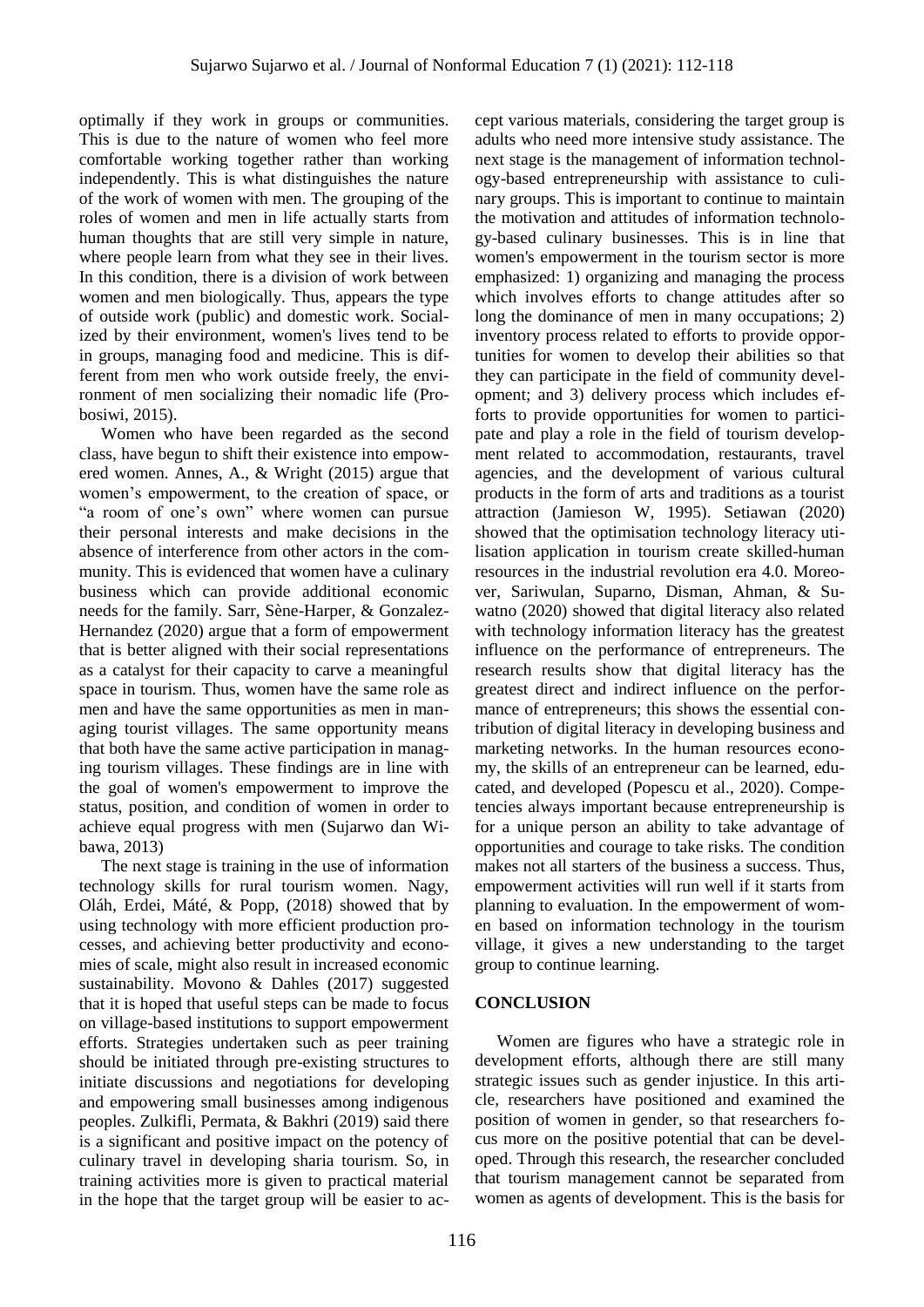researchers to develop to strengthen the role of women through strengthening technological literacy, especially in culinary management in tourist attractions through training activities as an implementation of the model developed. it turns out that educational efforts through training activities developed for women can help improve skills and further improve economic standards. Implementation of information technology literacy is very beneficial for culinary services groups in the tourist village. The activity is carried out with several stages started with planning until evaluating.

#### **REFERENCES**

- Afenyo-Agbe E.A., A. O. (2020). Promoting Gender Equality and Women"s Empowerment Through Tourism in Africa: Towards Agenda 2030. *Empowering African Women for Sustainable Development*, 121–132.
- Aghazamani, Y., Kerstetter, D., & Allison, P. (2020). Women"s perceptions of empowerment in Ramsar, a tourism destination in northern Iran. *Women's Studies International Forum*, *79*(May 2019), 102340.
- Annes, A., & Wright, W. (2015). Creating a room of one"s own: French farm women, agritourism and the pursuit of empowerment. *Women's Studies International Forum*, *5*, 1–11.
- Astuti, I. D. (2008). Model Pemberdayaan Perempuan Pedesaan di Bidang Pembangunan Pariwisata. *Spirit Publik*, *4*(1), 51–68.
- Aujirapongpan, S., Ru-Zhe, J., & Jutidharabongse, J. (2020). Strategic intuition capability toward performance of entrepreneurs: Evidence from Thailand. *Journal of Asian Finance, Economics and Business*, *7*(6), 465–473.
- Barton, D. (2017). *Literacy: An introduction to the ecology of written language*. Cambridge: John Wiley & Sons.
- Boley, B. B., & McGehee, N. G. (2014). Measuring empowerment: Developing and validating the Resident Empowerment through Tourism Scale (RETS). *Tourism Management*, *45*(December 2014), 85–94.
- Brata, I. B., & Pemayun, A. A. G. P. (2018). Human Resource Competency Tourism Bali together with ASEAN Economic Community. *International Research Journal of Management, IT & Social Sciences*, *5*(2), 186.
- Dermatoto. (2012). *Pemberdayaan Perempuan Dalam Pariwisata Berbasis Komunitas (Studi Kasus Tiga Desa Wisata di Jawa Tengah*.
- Duffy, L. N., Kline, C. S., Mowatt, R. A., & Chancellor, H. C. (2015). Women in tourism: Shifting gender ideology in the DR. *Annals of Tourism Re-*

*search*, *52*, 72–86. https://doi.org/10.1016/j.annals.2015.02.017

- Edgell Sr, D. L. (2019). *Managing sustainable tourism: A legacy for the future*. Routledge.
- Endarta Ali. (2016). *Literasi Media Literasi Teknologi Literasi Visual*.
- Farrell, L., Newman, T., & Corbel, C. (2020). Literacy and the workplace revolution: a social view of literate work practices in Industry 4.0. *Discourse*, *0*(0), 1–15.
- Figueroa-Domecq, C., de Jong, A., & Williams, A. M. (2020). Gender, tourism & entrepreneurship: A critical review. *Annals of Tourism Research*, *84*(May).
- Hemalatha. (2020). I Nternational J Ournal of. *International Journal Of Multidisciplinary Educational Research*, *9*(1), 219.
- Heuwinkel, K. (2020). Female empowerment in tourism in times of travel bans and afterwards. In *Tourism Facing a Pandemic: From Crisis To Recovery*.
- Jamieson W. (1995). Women"s role In Rural Cultural Tourism in Western Canada. In *Universal Tourism: Enriching or Degrading Culture.* (pp. 91– 99). Gajah Mada University Press.
- Kaushal, V., & Yadav, R. (2020). Understanding customer experience of culinary tourism through food tours of Delhi. *International Journal of Tourism Cities*.
- Kline, C., McGehee, N., & Delconte, J. (2019). Built Capital as a Catalyst for Community-Based Tourism. *Journal of Travel Research*, *58*(6), 899–915.
- Lynn K. Rhodes. (1992). *Literacy Assesment*. Heineman Educational Book.Inc.
- Mohanty, P., & Chandran, A. (2018). Poverty Alleviation and Women Empowerment through Tourism Development – an Explorative Study of Model Ventures. *Atna - Journal of Tourism Studies*, *13*(1), Moswete, N., & Lacey, G. (2015). "Women cannot lead": empowering women through cultural tourism in Botswana. *Journal of Sustainable Tourism*, *23*(4), 600–617.
- Movono, A., & Dahles, H. (2017). Female empowerment and tourism: a focus on businesses in a Fijian village. *Asia Pacific Journal of Tourism Research*, *22*(6), 681–692.
- Nagy, J., Oláh, J., Erdei, E., Máté, D., & Popp, J. (2018). The role and impact of industry 4.0 and the internet of things on the business strategy of the value chain-the case of hungary. *Sustainability (Switzerland)*, *10*(10).
- Nassani, A. A., Aldakhil, A. M., Abro, M. M. Q., Islam, T., & Zaman, K. (2019). The impact of tourism and finance on women empowerment. *Journal of Policy Modeling*, *41*(2), 234–254.